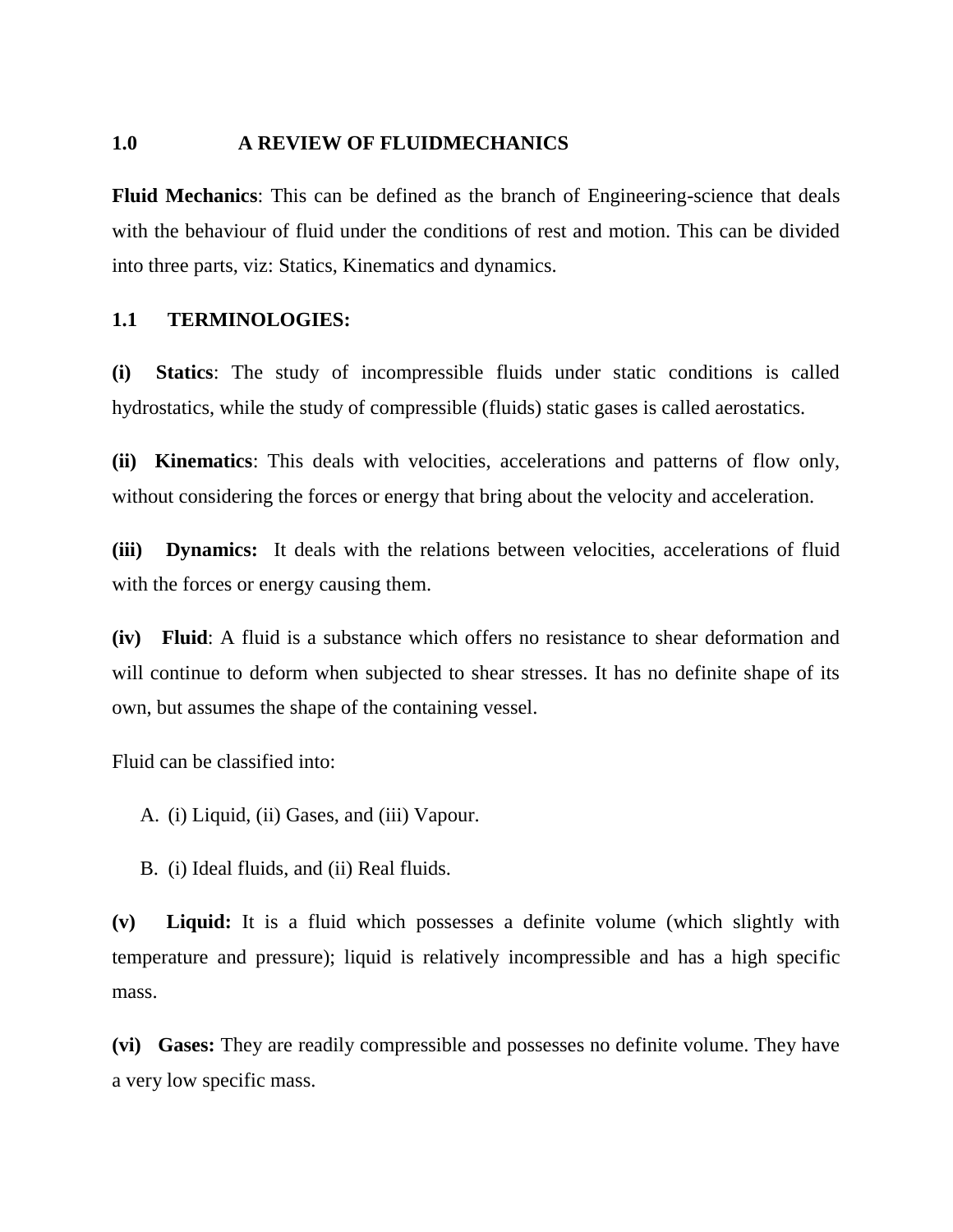**(vii) Vapour:** It is a gas whose temperatures and pressure are such that it is very near the liquid state (e.g. steam).

**(viii) Ideal fluids:** A perfect or an ideal fluid is one which has no viscosity and surface tensions but only has pressure force whether at rest or in motion and it is incompressible.

The internal forces on any internal section are normal to the section even when the fluid is in motion. Since there is no tangential force, an ideal fluid helps to simplify mathematical analysis.

**(ix) Real fluids**: These otherwise called actual or practical fluids. They have viscosity. Surface tension, shear stresses or tangential stresses are present whenever the fluid is in motion and are compressible.

**(x) Continuum**: A continuous and homogeneous medium is called continuum. From the continuum point of View, the overall properties and behaviour of fluid can be studied without regard for its atomic and molecular structure.

#### **Some Important Properties of Fluid:**

**(xi) Density:** This otherwise called mass density or specific mass of a liquid, and can be defined as the mass per unit volume  $\binom{m}{v}$  at a standard temperature and pressure, measured in  $\text{kg/m}^3$ .

i.e. 
$$
\rho(roh) \rho = \frac{m}{r} \left( \frac{kg}{m^3} \right)
$$
.

**(xii) Weight density:** This is the otherwise known as specific weight; it is defined as the weight per unit volume at the standard temperature and pressure. It is denoted by w.

$$
W = \rho g \left( \frac{KN}{m^3} \right).
$$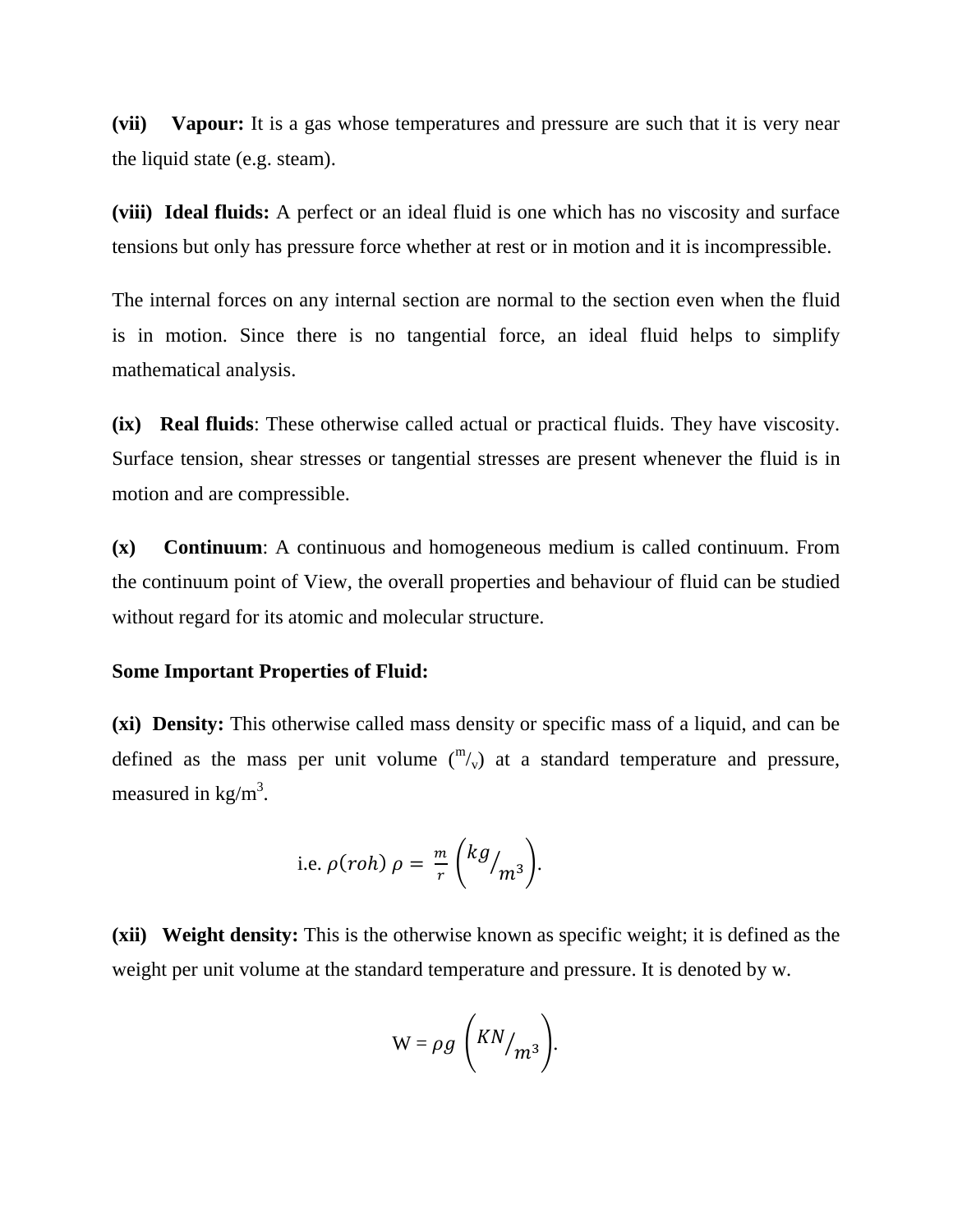**(xiii) Specific Gravity:** This is the ratio of the specific weight of a standard fluid. It has no unit. Specific weight  $=\frac{1}{s}$ 

**(xiv) Viscosity:** This may be defined as the property of fluid which determined its resistance to shearing stresses. It is a measure of the internal fluid friction which causes resistance to flow. This is primarily due to cohesion and molecular momentum exchange between fluid layers.



Thus viscosity, N is the shear stress required to produce unit rate of shear strain.

Unit of viscosity: N.S/m<sup>2</sup>  $\mu = \frac{force/a}{(1 + M/c)^2}$  $(length/time) \times \frac{1}{lcm}$ l  $\cdot$ 

**(xv) Kinematic Viscosity**: It is defined as the ratio between the dynamic viscosity and density of fluid. It is denoted by V (called nv)

Mathematically, 
$$
V = \frac{Viscosity}{Density} = \frac{\mu}{\rho} \left( m^3 / s \right).
$$

Kinematic viscosity is also known as stoke (=  $\mathcal{C}m^2/sec$ )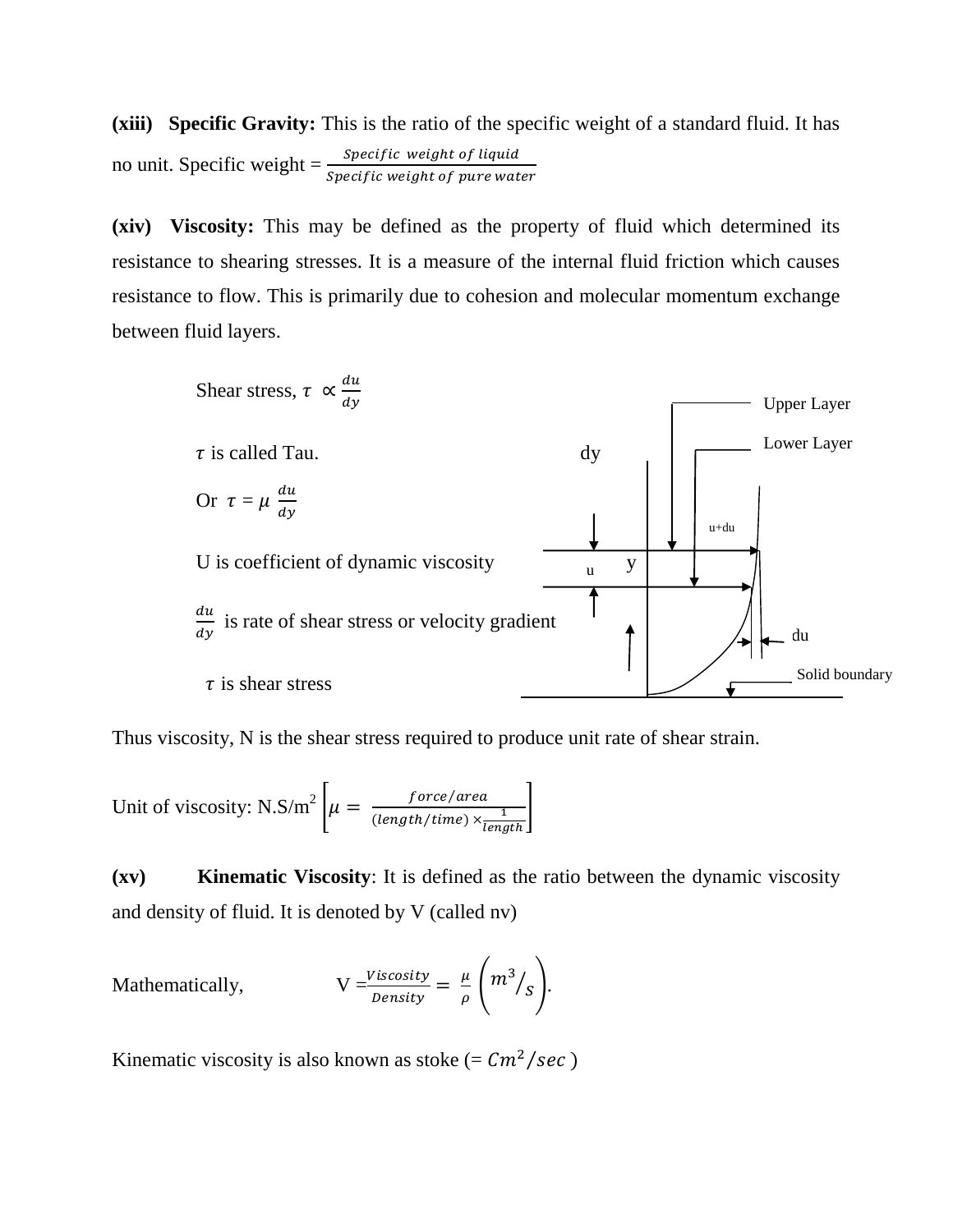1 stoke =  $10^{-4} m^3 / s$ .

**(xvi)** Newton's Law of Viscosity: This law states that the shear stress  $(\tau)$  on a fluid element layer is directly proportional to the rate of shear strain. The constant of proportionality is called the co-efficient of viscosity.

Mathematically,

$$
\tau = \mu \; \frac{du}{dy}
$$

The fluids which obey this law are known as Newtonian fluids. In these type of fluids,

 $\mu$  does not change with rate of deformation

Examples of Newtonian fluid are: Water, kerosene, e.t.c.

**(xvii) Non**-**Newtonian Fluids**: these are fluids which do not follow the linear relationship between shear stress and rate of deformation.

Such fluids as solutions, Suspensions or Sherries, mud flows, polymer solutions, blood, etc. are examples.

**(xviii) Plastic fluids**: Theses are non-Newtonian fluids and the initial yield stress has to be exceeded to cause a continuous deformation.

- (i) In Ideal fluid,  $\tau = 0$
- (ii) In Newtonian,  $\tau = \mu \frac{d}{dt}$  $\boldsymbol{d}$
- (iii) In non Newtonian,  $\tau = \mu \left[\frac{du}{dy}\right]$  $\boldsymbol{n}$ if n is less than unity, they are pseudo – plastics, examples: paper pulp, ruber suspension paints, but if n is greater than unity, they are dilatants. Examples are: Butter, Printing ink.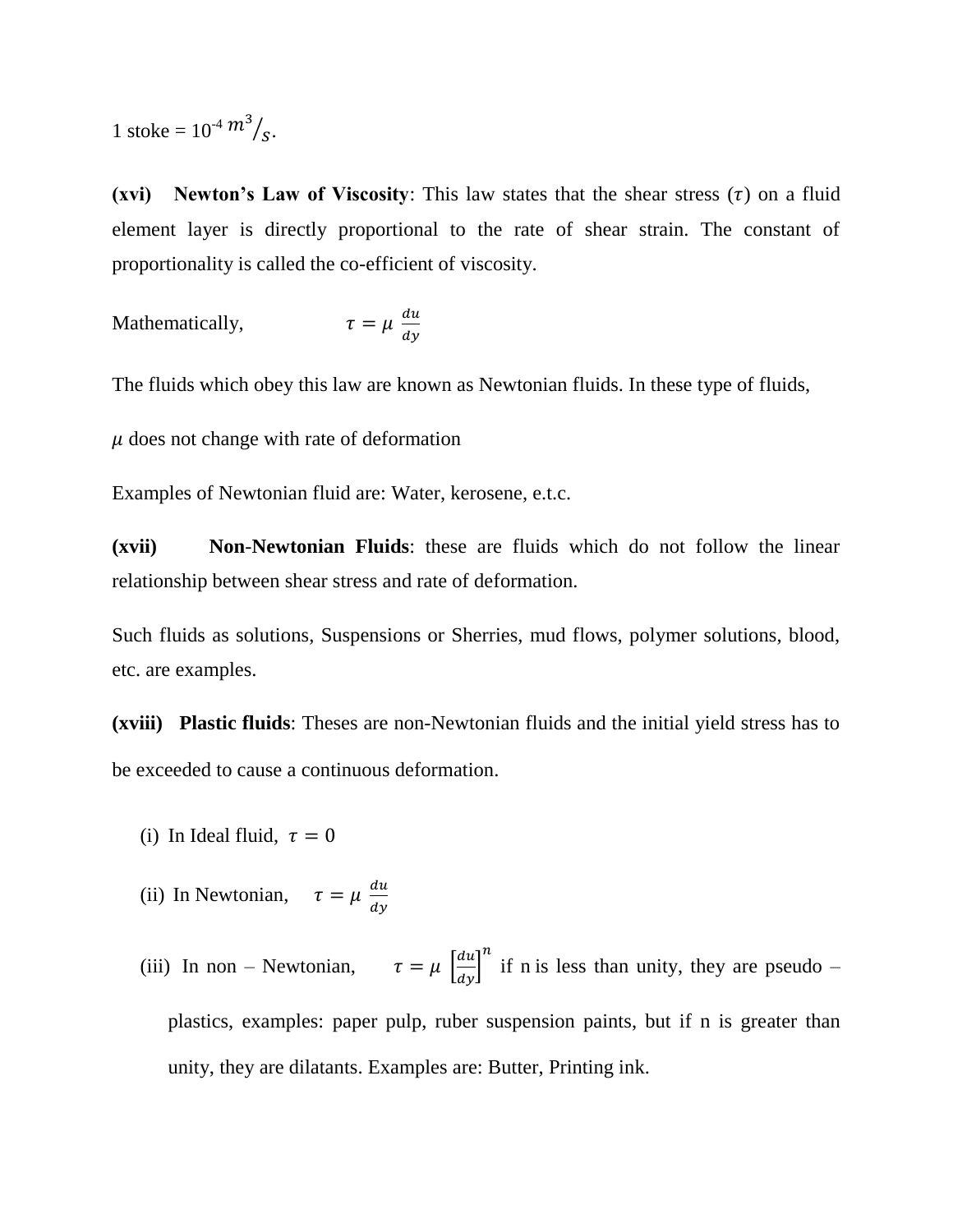# **1.2 Compressibility and Bulk Modulus**

**(i) Compressibility:** The property by virtue of which fluid undergoes a change in volume under the action of external pressure is known as compressibility.

This decreases with increase in pressure of fluid, as the volume modules increases with the increase in pressure.

The variation in volume of water, with variation of pressure is so small that for all practical purposes it is neglected, and water is considered as incompressible fluid. However, in the case of flow of water through pipes with sudden or large changes in pressure such as in water hammer, the compressibility cannot be neglected.

The compressibility in fluid mechanics is considered mainly when the velocity of flow is high enough reaching 20% of speed of sound in the medium.

**(ii) Bulk Modulus of Elasticity:** This is defined as the ratio of compressive stress to volumetric strain. Compressibility is the reciprocal of bulk modulus of elasticity.

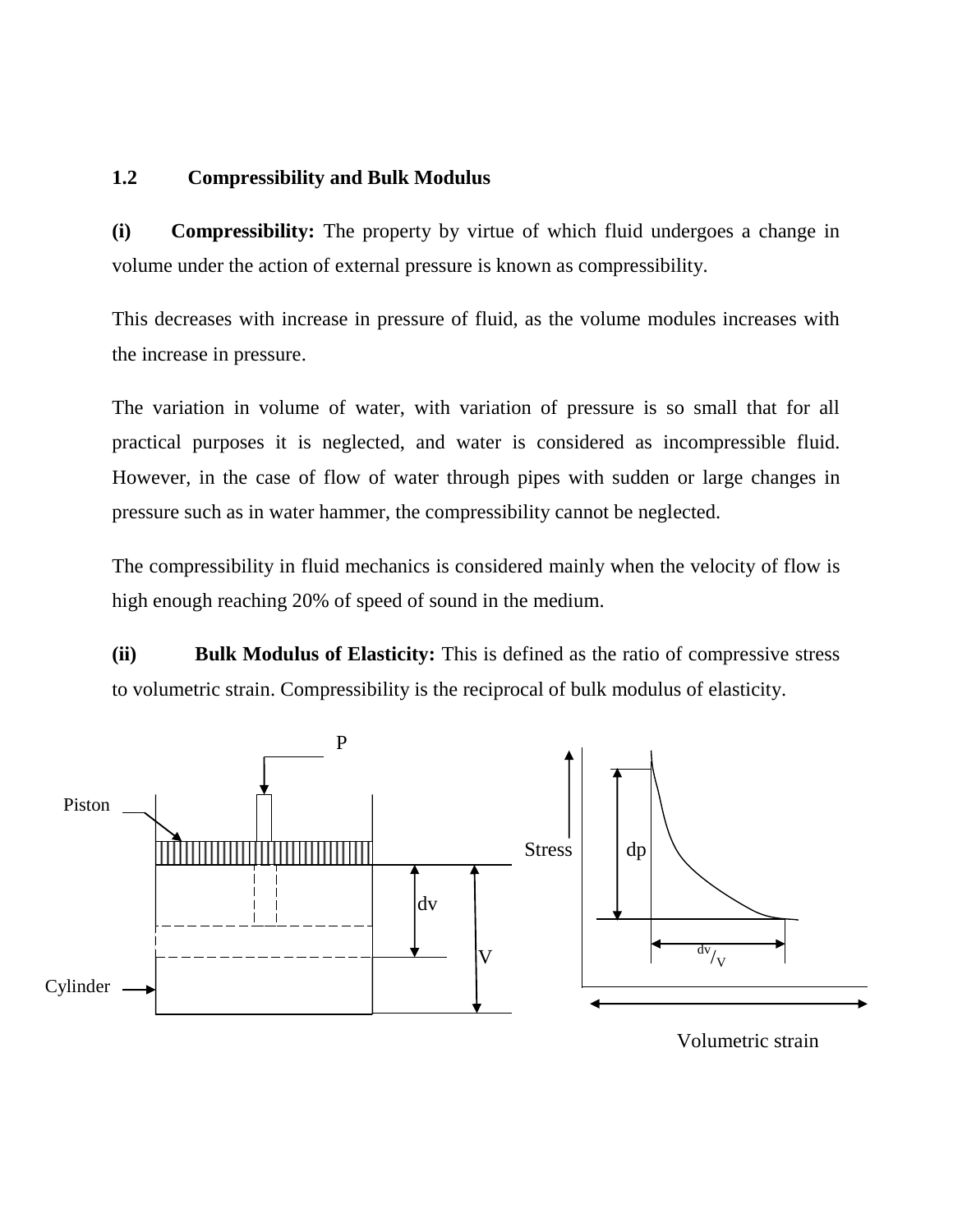$V =$  Volume of gas enclosed in the cylinder, and

- $P =$  pressure of gas, when the volume is V.
- $=\frac{P}{4}$  $\frac{F}{A}$ , where A is the area of cross-section of the cylinder.

When the pressure is increased to P+dp, the Volume of gas decreases from V to V-dv.

Therefore, Volumetric decrease in volume with increase in pressure.

 $\therefore$  Bulk modulus,  $\text{K} = \frac{dp \ (increase \ of \ pressure)}{-d v /_{V} (volume tric \ strain)}$ 

 $\sqrt{V}$ 

i.e. 
$$
K = \frac{d}{dt}
$$

Compressibility =  $\frac{1}{K}$ .

### **NOTE**:

The bulk modulus, K is not constant but increased with increase in pressure; because when a fluid mass is compressed, its molecules become close and resistance to further compression increases e.g., K increases.

However, in gases, pressure and temperature are inter-related and as temperature increases, pressure also increases. Therefore, an increase in the value is K.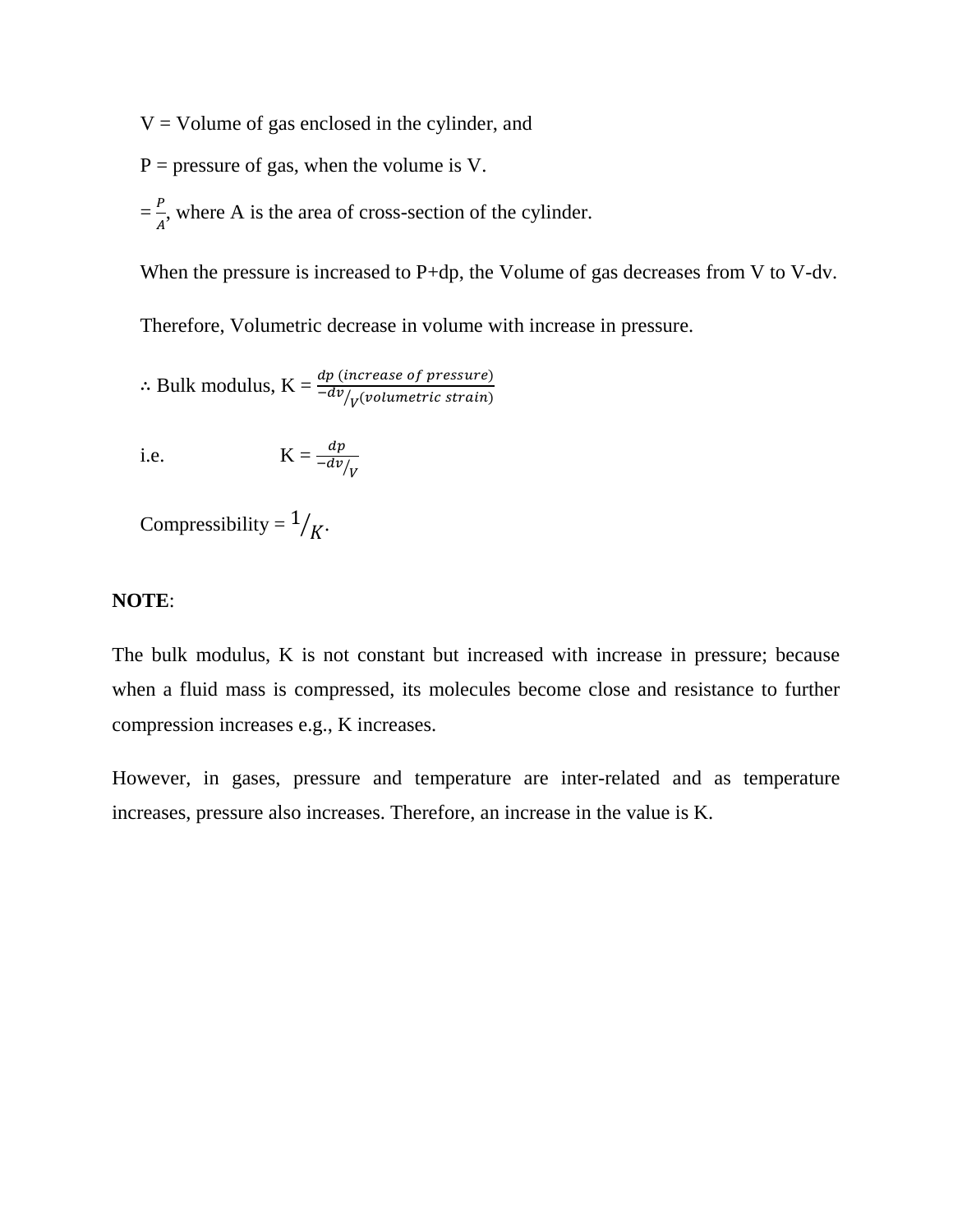# **1.3 FLUID KINEMATICS**

Fluid kinematics is a branch of fluid mechanics which deals with the study of velocity and acceleration of the particles of fluids in motion and their distribution in space without considering any force or energy involved.

### **(i) Description of Fluid Motion**

The motion of fluid particles may be described by the following methods:

- **(a)** Langrangian method
- **(b)** Eulerian method
- **(a) Langrangian method:** This method, the observer concentrates on the movement of a single particle. The path taken by the particles and the changes in its velocity and acceleration are studied.

In the Cartesian system, the position of the fluid particle in space  $(x, y, z)$  at anytime from its position (a, b, c) at time  $t = O$  shall be given as:

|                                                                                                                                                            | $x = f_1$ (a, b, c, t) |
|------------------------------------------------------------------------------------------------------------------------------------------------------------|------------------------|
|                                                                                                                                                            | $y = f_2(a, b, c, t)$  |
|                                                                                                                                                            | $z = f_3$ (a, b, c, t) |
| Velocity components: $U = \frac{\partial x}{\partial t}$ , $V = \frac{\partial y}{\partial t}$ , $w = \frac{\partial z}{\partial t}$                       |                        |
| Acceleration components: $a_x = \frac{\partial^2 x}{\partial t^2}$ , $a_y = \frac{\partial^2 y}{\partial t^2}$ , $a_z = \frac{\partial^2 z}{\partial t^2}$ |                        |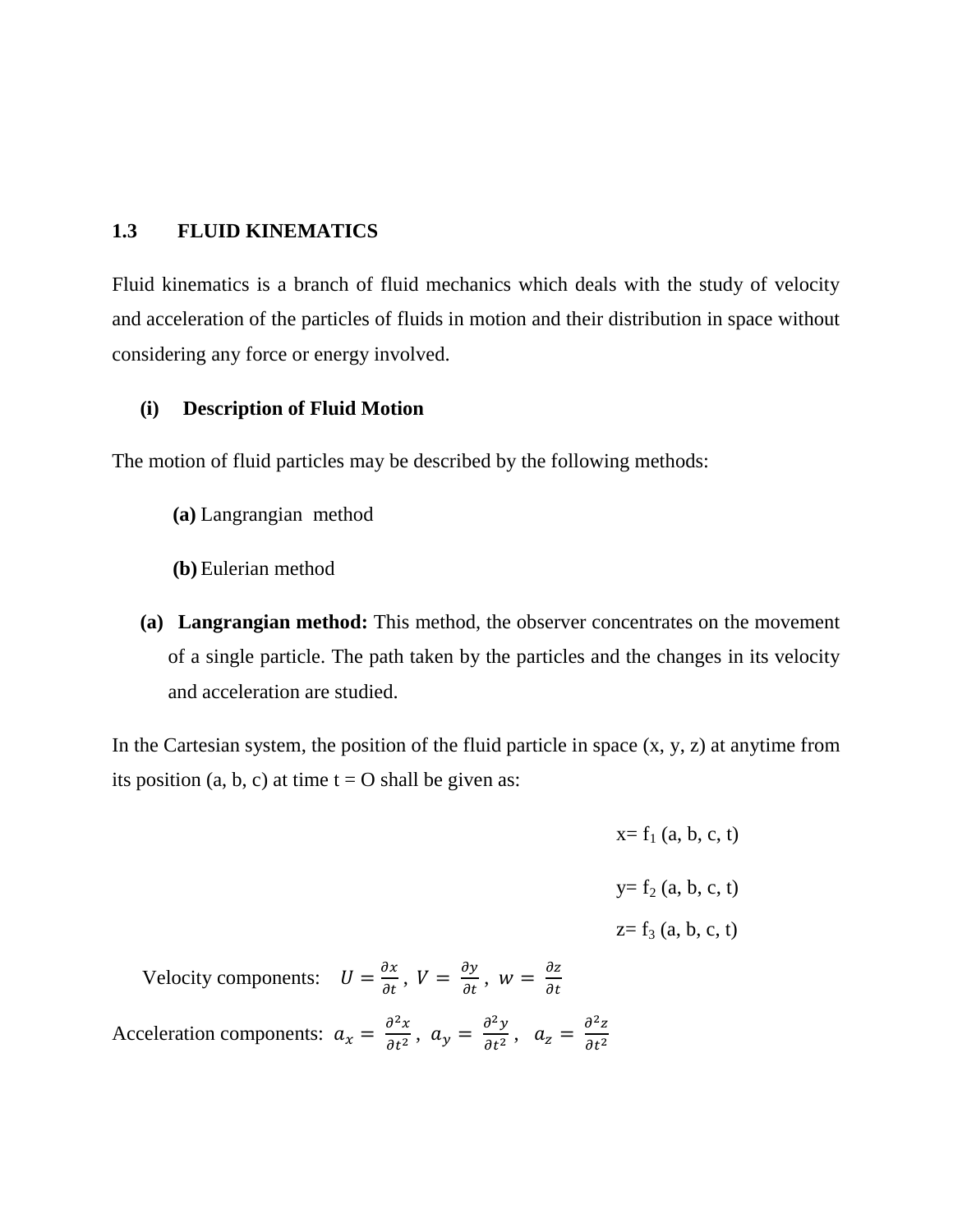Resultant Velocity,  $2^{2} + 12^{2}$ Resultant Acceleration **a** =  $\sqrt{a_x^2 + a_y^2 + a_z^2}$ 

**(b) Eulerian Method**: In this method the observer concentrates on a point in the fluid system. Velocity, acceleration and other characteristics of the fluid at that particular point are studied.

The Velocity at any point  $(x, y, z)$  can be written as:

$$
u = f_1(x, y, z, t)
$$
  

$$
v = f_2(x, y, z, t)
$$
  

$$
w = f_3(x, y, z, t)
$$

The components of acceleration of the fluid can be worked out by partial differentiation as follows:

$$
du = \frac{\partial u}{\partial x} \cdot dx + \frac{\partial u}{\partial y} \cdot dy + \frac{\partial u}{\partial z} \cdot dz + \frac{\partial u}{\partial t} \cdot dt
$$

$$
a_x = \frac{\partial u}{\partial t} = \left[ \frac{\partial u}{\partial x} \cdot \frac{\partial x}{\partial t} + \frac{\partial u}{\partial y} \cdot \frac{\partial y}{\partial t} + \frac{\partial u}{\partial z} \cdot \frac{\partial z}{\partial t} \right] + \frac{\partial u}{\partial t} \cdot dt
$$

$$
a_x = \left( U \frac{\partial u}{\partial x} + V \frac{\partial u}{\partial y} + w \frac{\partial u}{\partial z} \right) + \frac{\partial u}{\partial t}
$$

Similarly,

$$
a_y = \frac{\partial v}{\partial t} = \left( U \frac{\partial u}{\partial x} + V \frac{\partial u}{\partial y} + w \frac{\partial u}{\partial z} \right) + \frac{\partial u}{\partial t}
$$

$$
a_z = \frac{\partial w}{\partial t} = \left( U \frac{\partial u}{\partial x} + V \frac{\partial u}{\partial y} + w \frac{\partial u}{\partial z} \right) + \frac{\partial w}{\partial t}
$$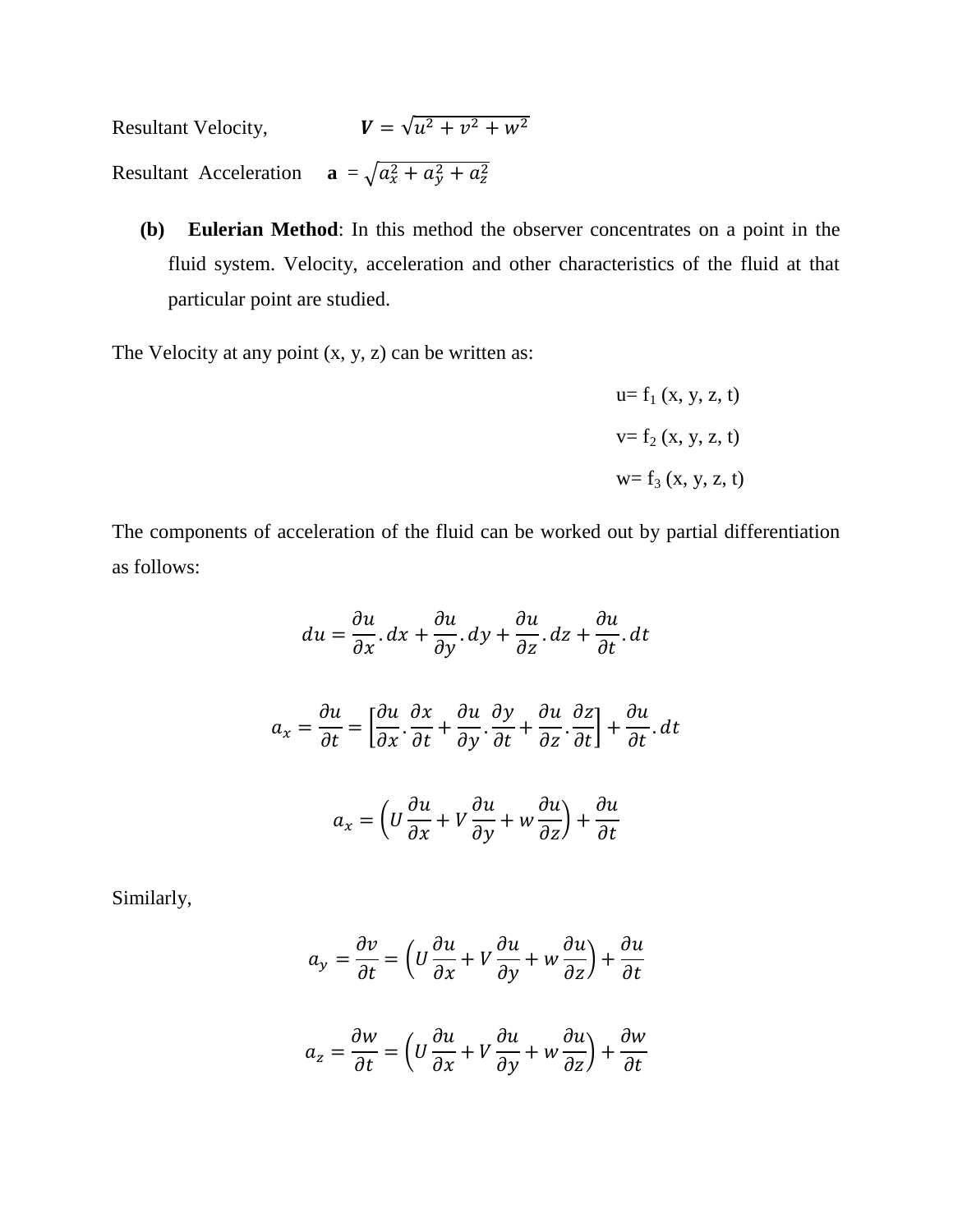Resultant Velocity,  $V = \sqrt{u^2 + v^2}$ Resultant acceleration,  $\mathbf{a} = \sqrt{a_x^2 + a_y^2 + a_z^2}$ In vector motion,

Velocity vector: *V=ui+vj+wk*

## **1.4 TYPES OF FLUID FLOW**

(i) **Steady Flow**: In this type of flow, the fluid characteristics like velocity, pressure, density etc., at a point do not change with time.

Mathematically, we have:

$$
\left(\frac{\partial u}{\partial t}\right)_{x_0, y_0, z_0} = 0, \left(\frac{\partial v}{\partial t}\right)_{x_0, y_0, z_0} = 0, \left(\frac{\partial w}{\partial t}\right)_{x_0, y_0, z_0} = 0
$$
\n
$$
\left(\frac{\partial p}{\partial t}\right)_{x_0, y_0, z_0} = 0, \left(\frac{\partial \rho}{\partial t}\right)_{x_0, y_0, z_0} = 0, \text{etc.}
$$

Where  $(x_0, y_0, z_0)$  is a fixed pointed in a fluid field where these variables are being measured w.r.t. time.

(ii) **Unsteady Flow:** It is the type of flow in which the velocity; pressure or density at a point change w.r.t. time.

Mathematically, we have:

$$
\left(\frac{\partial u}{\partial t}\right)_{x_0, y_0, z_0} \neq 0, \left(\frac{\partial v}{\partial t}\right)_{x_0, y_0, z_0} \neq 0, \left(\frac{\partial w}{\partial t}\right)_{x_0, y_0, z_0} \neq 0.
$$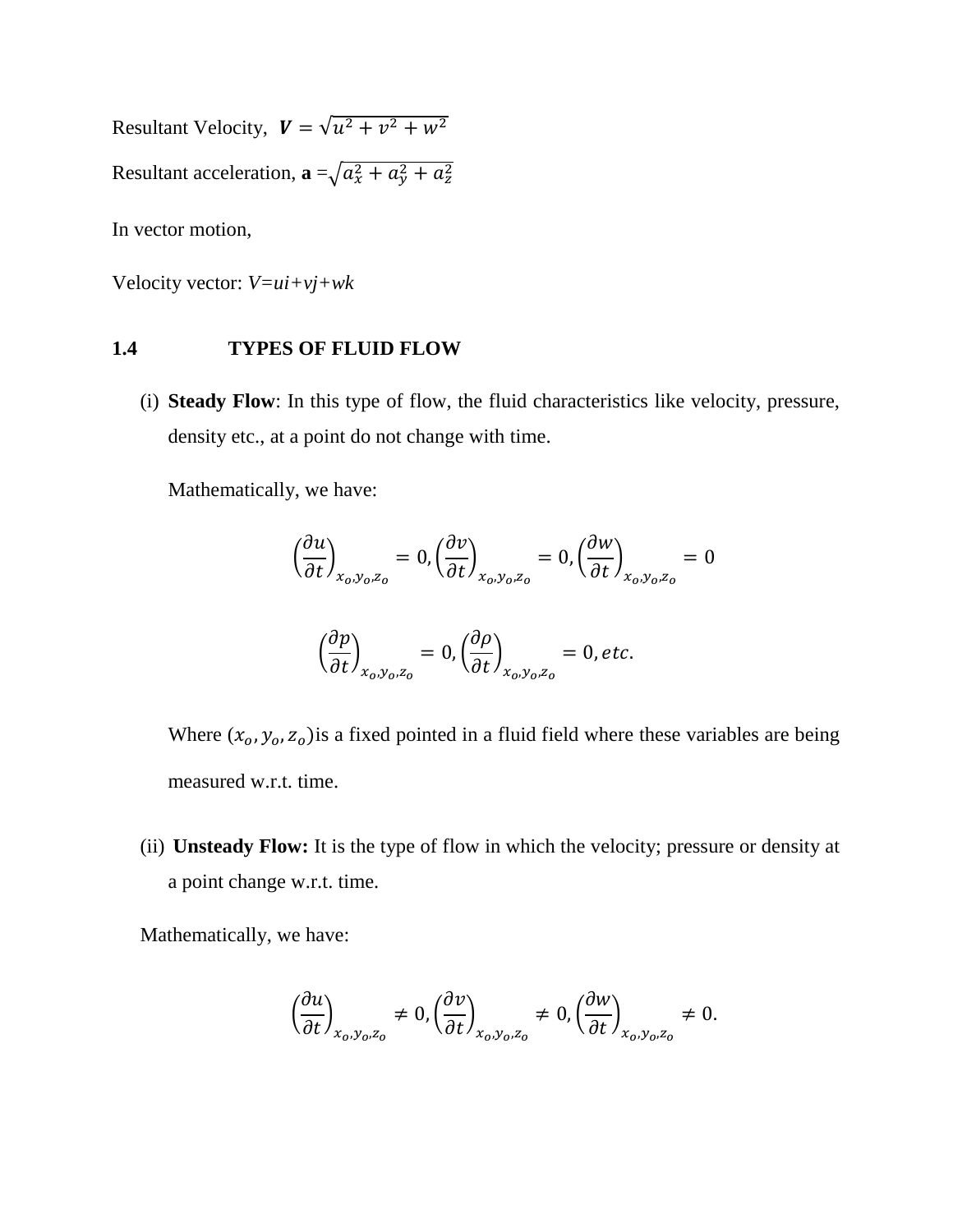$$
\left(\frac{\partial p}{\partial t}\right)_{x_0, y_0, z_0} \neq 0, \left(\frac{\partial \rho}{\partial t}\right)_{x_0, y_0, z_0} \neq 0, \text{etc.}
$$

(iii) **Uniform Flow:** the type of flow, in which the velocity of fluid at any given time does not change with respect to space, is called uniform flow.

Mathematically, we have:  $\left(\frac{\partial u}{\partial t}\right)_t$  $=$ 

Where,  $d_v$  = change in velocity, and

 $d_s$  = displacement in any direction.

Example, is a flow through a straight prismatic conduct (i.e. flow through straight pipe of constant diameter)

(iv) **Non-Uniform Flow:** It is the type of flow in which the velocity at any given time changes with respect to space.

Mathematically,  $\left(\frac{\partial v}{\partial s}\right)_t$  $\neq 0$ .

Examples, (i) Flow through a non-prismatic conduct,

- (i) Flow around a uniform diameter pipe-bend or a canal bend.
- (v) **One Dimensional Flow:** It is that type of flow in which the flow parameter such as velocity is a function of time and one space co-ordinate only.

Mathematically,  $U = f(x)$ ,  $v = o$  and  $w = o$ 

Where u, v, and w are velocity components, in x, y and z direction respectively.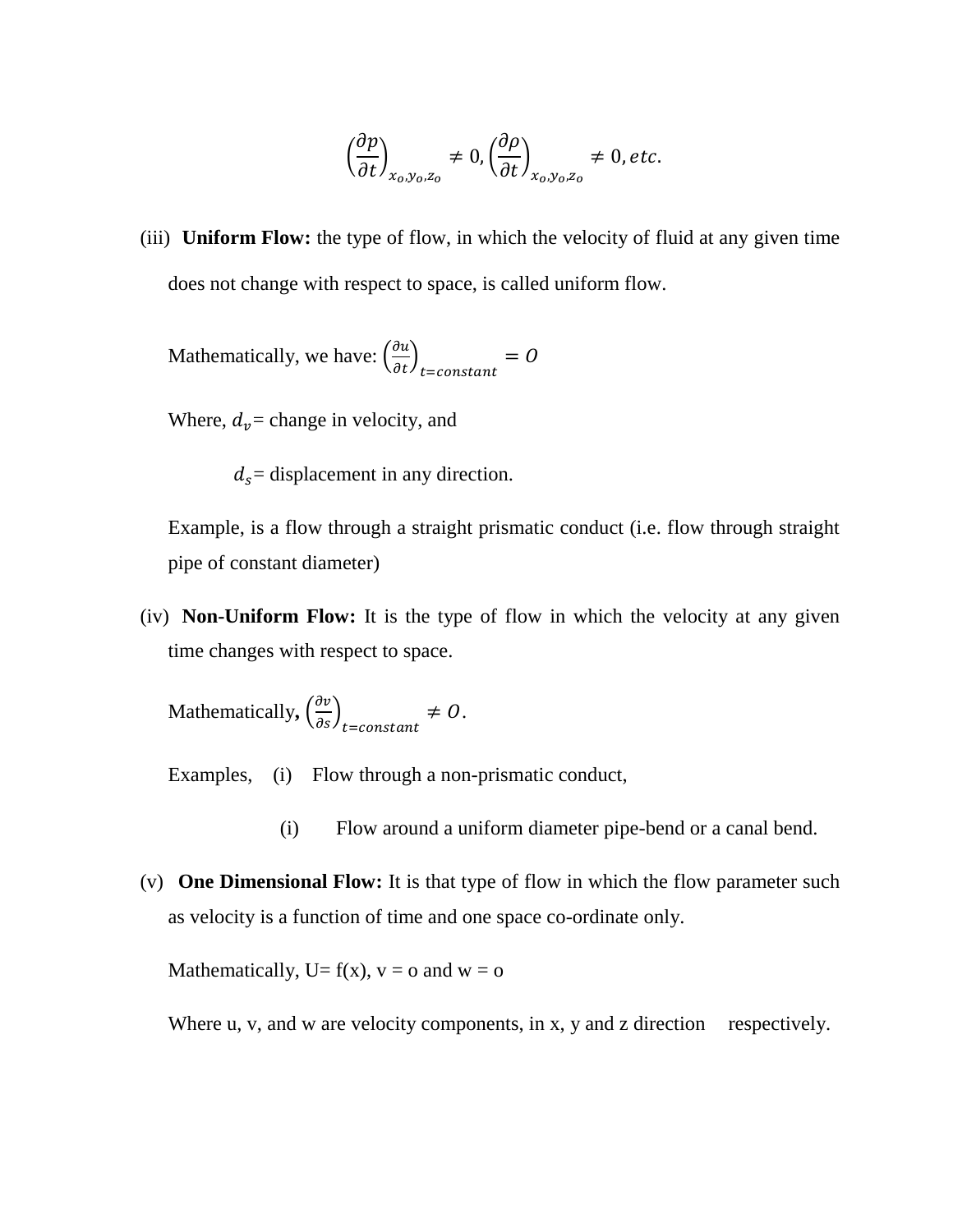Example is a flow in a pipe where average flow parameters are considered for analysis.

(vi) **Two Dimensional Flow**: The flow in which the velocity is a function of time and two rectangular space co-ordinates are involved is called two dimensional flow.

Mathematically, 
$$
u = f_1(x, y, z)
$$
  

$$
v = f_2(x, y, z)
$$

$$
w = f_3(x, y, z)
$$

Examples: flow between parallel plates of infinite extent.



Two dimensional flow Three dimensional flow



One dimensional flow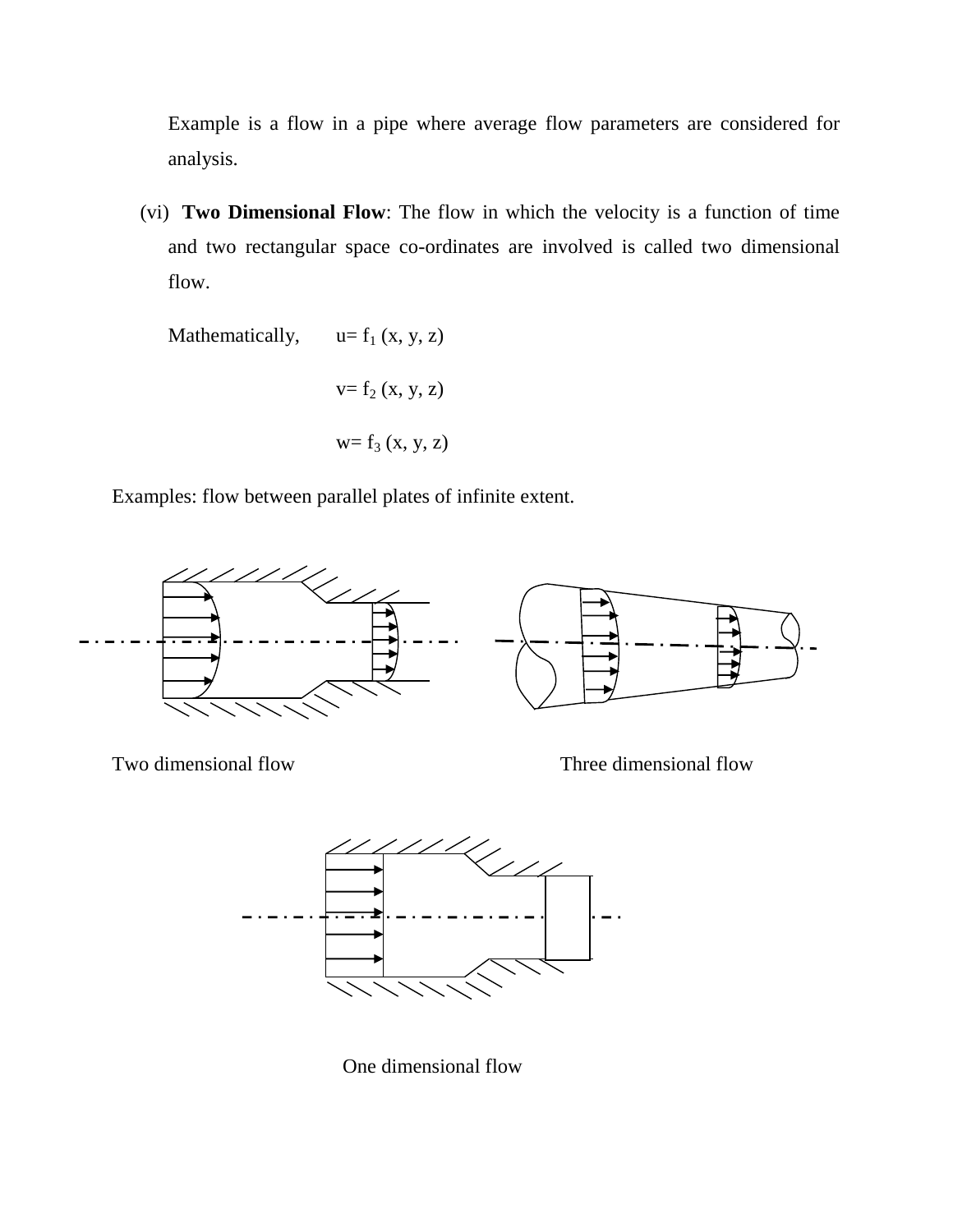(vii) **Three Dimensional Flow:** The flow in which the velocity is a function of time and three mutually perpendicular directions.

Examples: (i) Flow in a converging or diverging pipe or channel.

- (ii) Flow in a prismatic open channel in which the width and the water depth are of the same order of magnitude
- (viii)**Rotational Flow:** This occurs when the fluid particles while moving the direction of flow rotate about their mass centres.

Flow near the solid boundaries is rotational.

Example is motion of liquid in a rotating tank.

(ix) **Irrotational Flow:** A flow is said to be irrotational if the fluid particles while moving in the direction of flow do not rotate about their mass centres.

Example of irrotational flow is the flow above a drain hole of a stationary tank or wash basic.

\* Note: if the flow is irrotatonal as well as steady, it is known as potential flow.

- (x) **Laminar Flow:** A laminar flow, is the one in which paths taken by the individual particles do not cross one another and move along well defined paths. It is also called stream-line flow or viscous flow.
	- Examples: (i) Flow through a capillary tube
		- (ii) Flow of blood in veins and arteries.
		- (iii) Ground water flow.